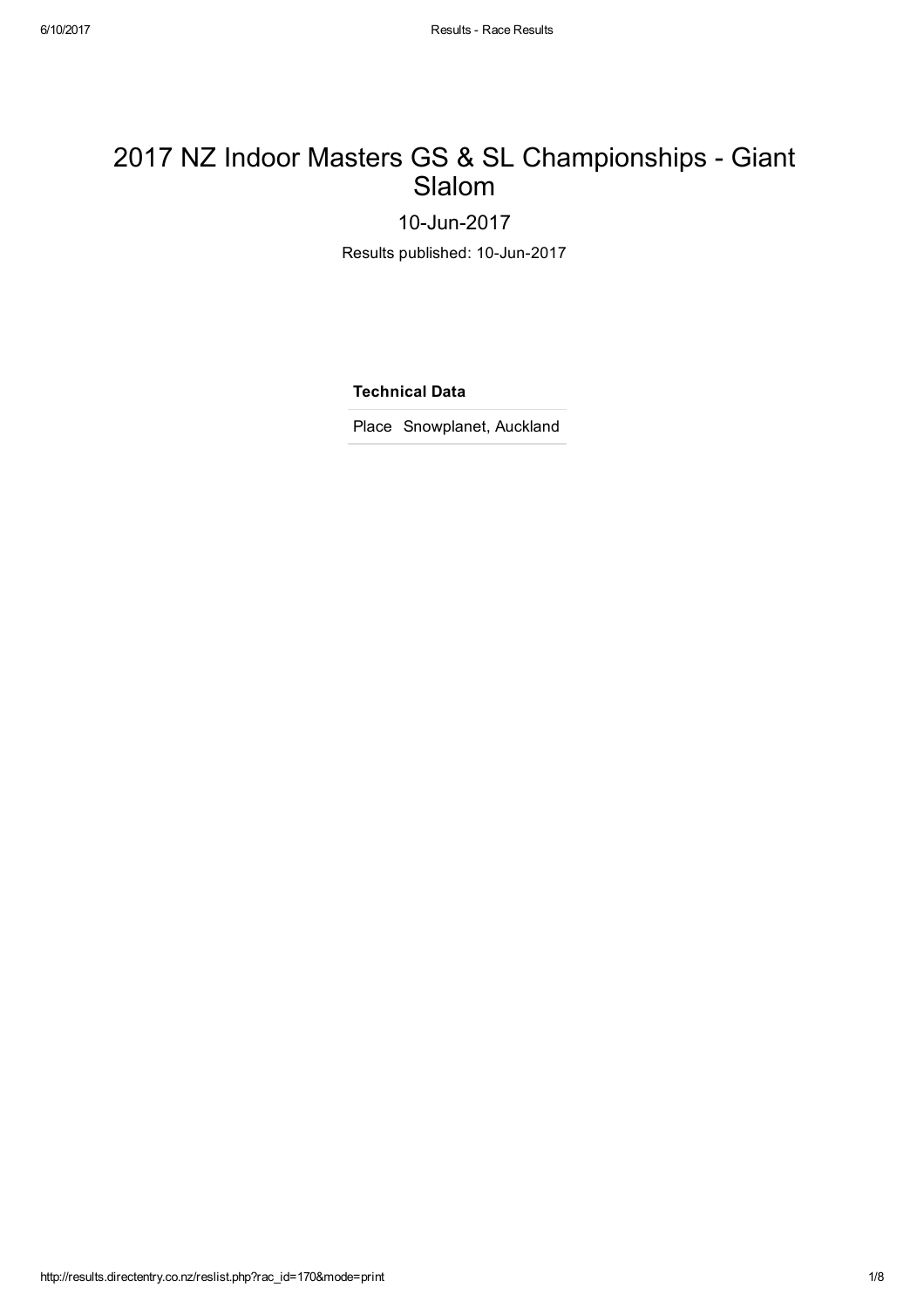| Rank | <b>Bib</b> | <b>Name</b>           | <b>Class</b>   | Run 1 |       | Run 2 Run 3 | Run 4 | Total   | Gap   |
|------|------------|-----------------------|----------------|-------|-------|-------------|-------|---------|-------|
| 1    | 72         | <b>KAN Maria</b>      | W1             | 16.10 | 15.93 | 15.06       | 14.79 | 1:01.88 |       |
| 2    | 70         | <b>GIBBS Julie</b>    | W7             | 16.91 | 17.07 | 15.96       | 15.67 | 1:05.61 | 3.73  |
| 3    | 74         | <b>UNGER Sue</b>      | W7             | 17.74 | 17.62 | 15.78       | 15.61 | 1:06.75 | 4.87  |
| 4    | 75         | <b>MILLER Valerie</b> | W6             | 18.05 | 17.85 | 16.78       | 16.05 | 1:08.73 | 6.85  |
| 5    | 76         | <b>HADDON Amy</b>     | W1             | 18.87 | 18.82 | 16.98       | 16.86 | 1:11.53 | 9.65  |
| 6    | 73         | <b>PHILLIPS Sarah</b> | W <sub>2</sub> | 19.10 | 18.12 | 17.31       | 17.23 | 1:11.76 | 9.88  |
| 7    | 71         | <b>HASWELL Kate</b>   | W8             | 17.80 | 21.69 | 19.10       | 17.12 | 1:15.71 | 13.83 |

### Women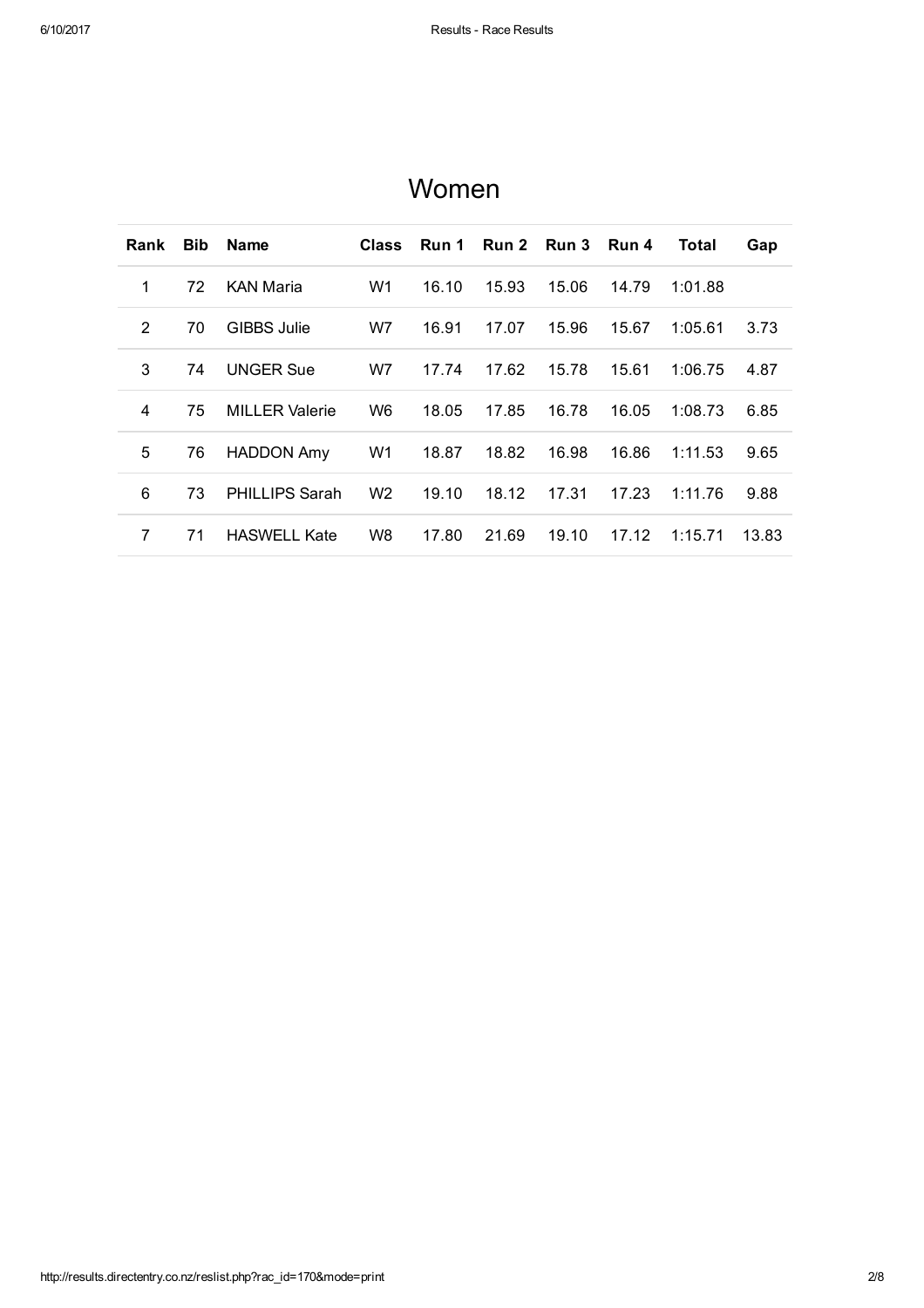# Women - Handicap

| Rank           | <b>Bib</b> | <b>Name</b>              | <b>Class</b>   | <b>Run</b><br>1 | Run<br>2 | <b>Run</b><br>3 | Run<br>4 | <b>Total</b> | H/Cap<br><b>Total</b> | Gap   | H/Cap<br><b>Points</b> |
|----------------|------------|--------------------------|----------------|-----------------|----------|-----------------|----------|--------------|-----------------------|-------|------------------------|
| 1              | 70         | <b>GIBBS Julie</b>       | W7             | 16.91           | 17.07    | 15.96           | 15.67    | 1:05.61      | 56.95                 |       | 100                    |
| $\overline{2}$ | 74         | <b>UNGER Sue</b>         | W7             | 17.74           | 17.62    | 15.78           | 15.61    | 1:06.75      | 58.74                 | 1.79  | 80                     |
| 3              | 75         | <b>MILLER</b><br>Valerie | W <sub>6</sub> | 18.05           | 17.85    | 16.78           | 16.05    | 1:08.73      | 1:01.17               | 4.22  | 60                     |
| 4              | 72         | <b>KAN Maria</b>         | W <sub>1</sub> | 16.10           | 15.93    | 15.06           | 14.79    | 1:01.88      | 1:01.88               | 4.93  | 50                     |
| 5              | 71         | <b>HASWELL</b><br>Kate   | W <sub>8</sub> | 17.80           | 21.69    | 19.10           | 17.12    | 1:15.71      | 1:02.54               | 5.59  | 45                     |
| $6\phantom{1}$ | 73         | <b>PHILLIPS</b><br>Sarah | W <sub>2</sub> | 19.10           | 18.12    | 17.31           | 17.23    | 1:11.76      | 1:09.82               | 12.87 | 40                     |
| $\overline{7}$ | 76         | <b>HADDON</b><br>Amy     | W <sub>1</sub> | 18.87           | 18.82    | 16.98           | 16.86    | 1:11.53      | 1:11.10               | 14.15 | 36                     |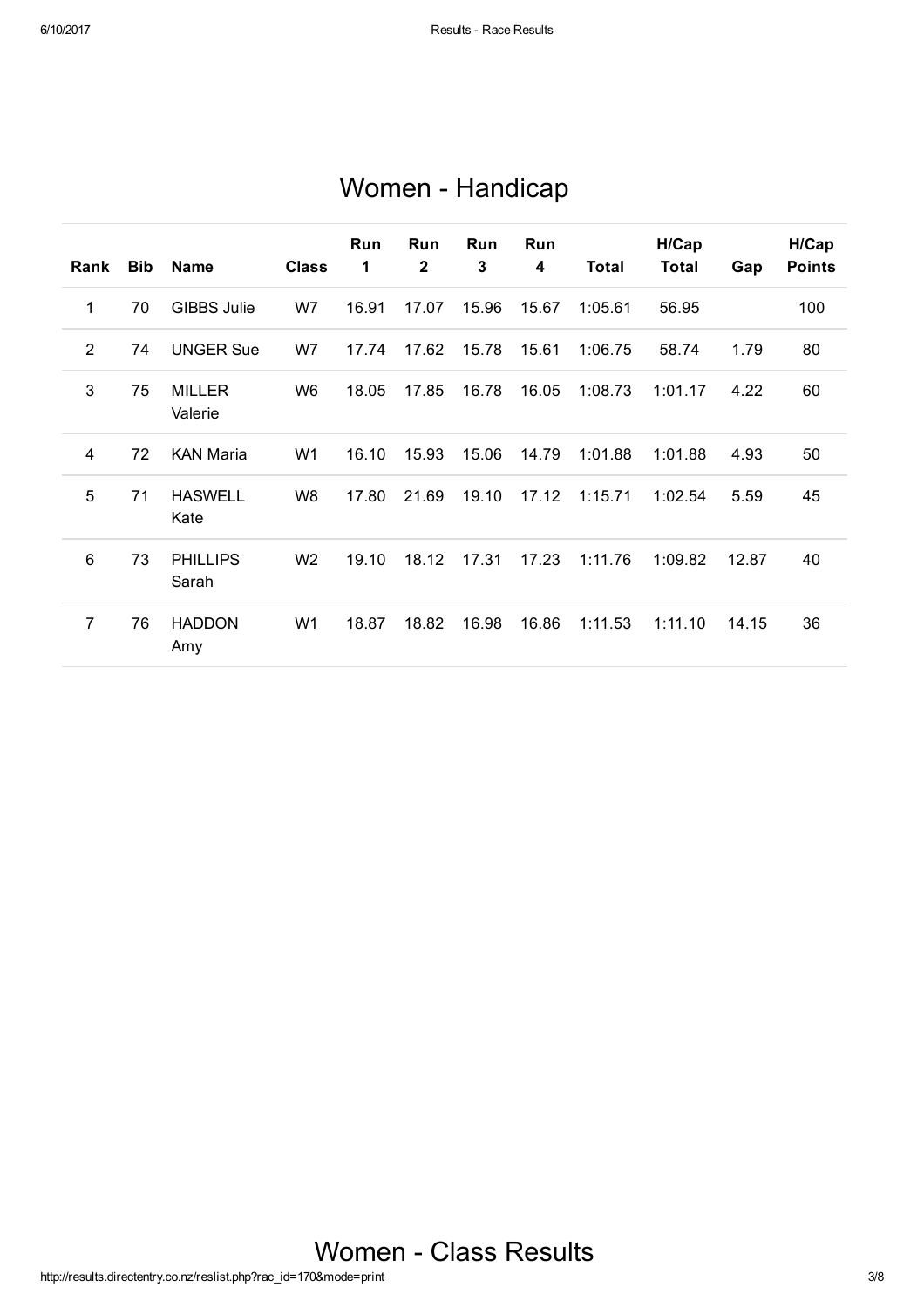Class W8 : Women 65 - 69

|  | Rank Bib Name                                          |  |  | Run 1 Run 2 Run 3 Run 4 Total Gap |  |
|--|--------------------------------------------------------|--|--|-----------------------------------|--|
|  | 1 71 HASWELL Kate  17.80  21.69  19.10  17.12  1:15.71 |  |  |                                   |  |

Class W7 : Women 60 - 64

|  | Rank Bib Name                                       |  |  | Run 1 Run 2 Run 3 Run 4 Total Gap |  |
|--|-----------------------------------------------------|--|--|-----------------------------------|--|
|  | 1 70 GIBBS Julie 16.91 17.07 15.96 15.67 1:05.61    |  |  |                                   |  |
|  | 2 74 UNGER Sue 17.74 17.62 15.78 15.61 1:06.75 1.14 |  |  |                                   |  |

Class W6 : Women 55 - 59

|  | Rank Bib Name                                       |  |  | Run 1 Run 2 Run 3 Run 4 Total Gap |  |
|--|-----------------------------------------------------|--|--|-----------------------------------|--|
|  | 1 75 MILLER Valerie 18.05 17.85 16.78 16.05 1:08.73 |  |  |                                   |  |

Class W2 : Women 35 - 39

|  | Rank Bib Name                                       |  |  | Run 1 Run 2 Run 3 Run 4 Total Gap |  |
|--|-----------------------------------------------------|--|--|-----------------------------------|--|
|  | 1 73 PHILLIPS Sarah 19.10 18.12 17.31 17.23 1:11.76 |  |  |                                   |  |

Class W1 : Women 30 - 34

|  | Rank Bib Name                                        |  |  | Run 1 Run 2 Run 3 Run 4 Total | Gap |
|--|------------------------------------------------------|--|--|-------------------------------|-----|
|  | 1 72 KAN Maria 16.10 15.93 15.06 14.79 1:01.88       |  |  |                               |     |
|  | 2 76 HADDON Amy 18.87 18.82 16.98 16.86 1:11.53 9.65 |  |  |                               |     |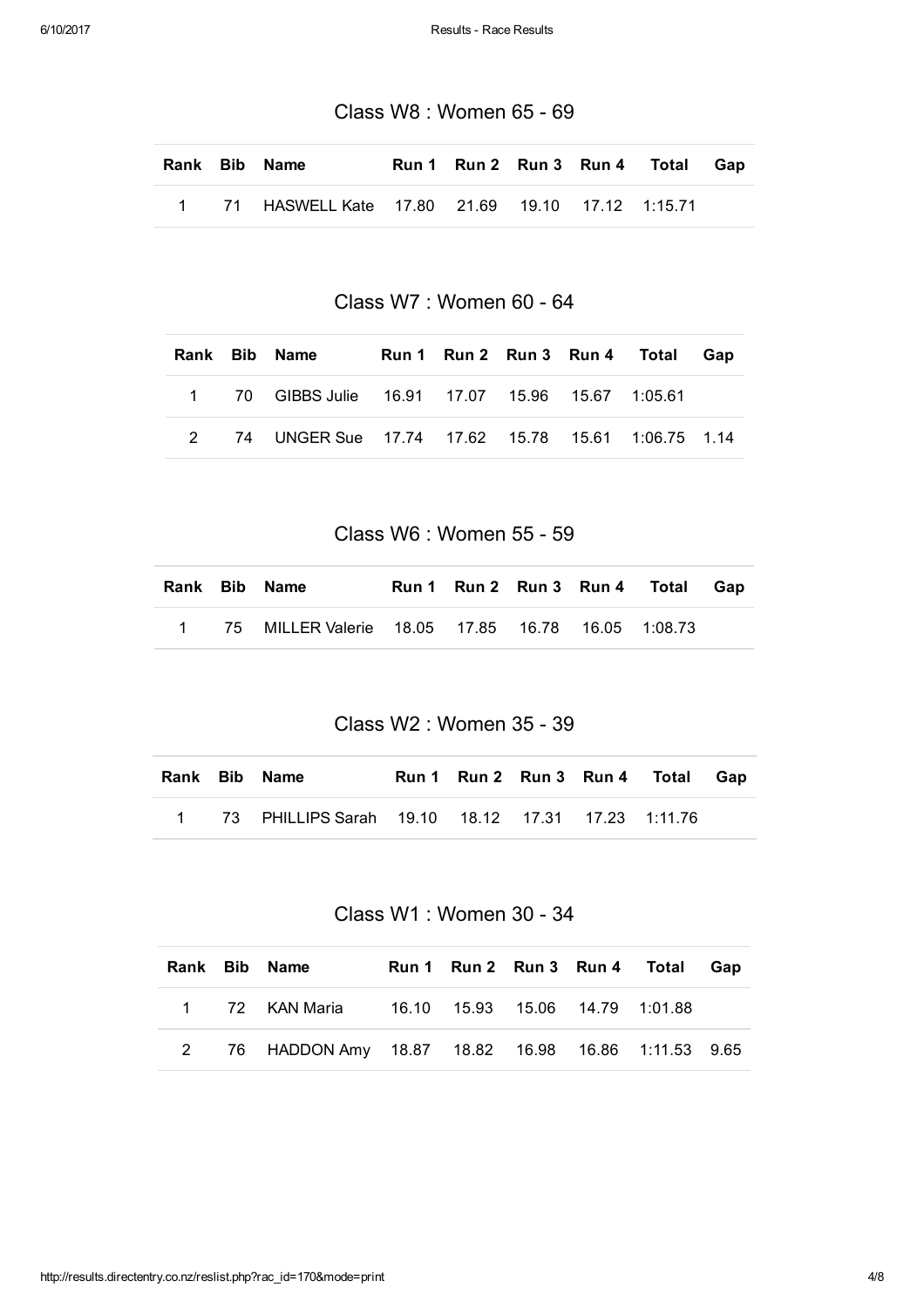| <b>Rank</b>    | <b>Bib</b> | <b>Name</b>            | <b>Class</b>   | Run 1 | Run 2 | Run 3 | Run 4 | <b>Total</b> | Gap   |
|----------------|------------|------------------------|----------------|-------|-------|-------|-------|--------------|-------|
| 1              | 87         | <b>WOOD Paul</b>       | M5             | 14.87 | 14.83 | 13.81 | 13.76 | 57.27        |       |
| $\overline{2}$ | 81         | <b>MILLER Chris</b>    | M4             | 15.29 | 15.20 | 14.23 | 13.98 | 58.70        | 1.43  |
| 3              | 82         | <b>WARDROP Jon</b>     | M6             | 15.46 | 15.17 | 14.48 | 14.16 | 59.27        | 2.00  |
| 4              | 94         | <b>CAMERON Neil</b>    | M6             | 15.36 | 15.75 | 14.25 | 14.19 | 59.55        | 2.28  |
| 5              | 89         | <b>LLYODD Richard</b>  | M5             | 15.81 | 15.35 | 14.52 | 14.32 | 1:00.00      | 2.73  |
| 6              | 93         | <b>SIMPSON Noel</b>    | M4             | 15.49 | 15.61 | 14.74 | 14.56 | 1:00.40      | 3.13  |
| $\overline{7}$ | 83         | <b>UNGER Mike</b>      | M7             | 16.10 | 15.97 | 14.82 | 14.36 | 1:01.25      | 3.98  |
| 8              | 90         | <b>ANDERSON Stuart</b> | M3             | 16.29 | 15.94 | 14.89 | 14.80 | 1:01.92      | 4.65  |
| 9              | 84         | <b>URE Mike</b>        | M <sub>8</sub> | 16.24 | 16.47 | 15.16 | 15.02 | 1:02.89      | 5.62  |
| 10             | 88         | <b>CLEMOW Phillip</b>  | M9             | 16.52 | 16.61 | 15.93 | 15.33 | 1:04.39      | 7.12  |
| 11             | 91         | <b>GUTHRIE Arlo</b>    | M <sub>8</sub> | 16.99 | 17.09 | 15.84 | 15.68 | 1:05.60      | 8.33  |
| 12             | 80         | <b>WADE Brian</b>      | M <sub>9</sub> | 16.77 | 17.19 | 16.06 | 15.69 | 1:05.71      | 8.44  |
| 13             | 86         | <b>BEACH Paul</b>      | M7             | 17.92 | 31.37 | 16.82 | 16.58 | 1:22.69      | 25.42 |

## Men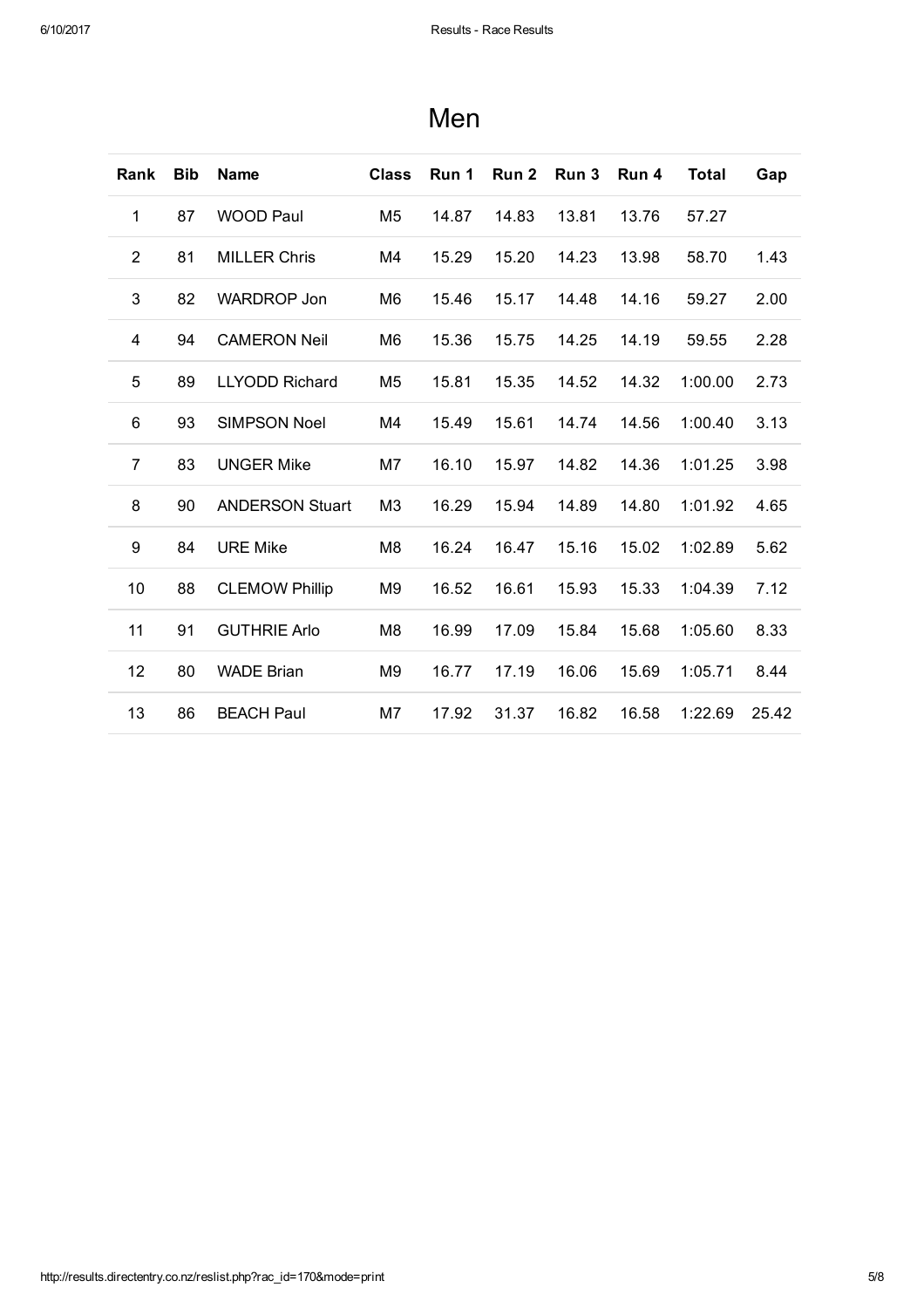# Men - Handicap

| Rank           | <b>Bib</b> | <b>Name</b>                      | <b>Class</b>   | Run<br>1 | Run<br>$\overline{\mathbf{2}}$ | Run<br>$\mathbf{3}$ | Run<br>4 | <b>Total</b> | H/Cap<br><b>Total</b> | Gap   | H/Cap<br><b>Points</b> |
|----------------|------------|----------------------------------|----------------|----------|--------------------------------|---------------------|----------|--------------|-----------------------|-------|------------------------|
| 1              | 88         | <b>CLEMOW</b><br>Phillip         | M <sub>9</sub> | 16.52    | 16.61                          | 15.93               | 15.33    | 1:04.39      | 51.96                 |       | 100                    |
| 2              | 84         | <b>URE Mike</b>                  | M <sub>8</sub> | 16.24    | 16.47                          | 15.16               | 15.02    | 1:02.89      | 52.26                 | .30   | 80                     |
| $\mathbf{3}$   | 87         | <b>WOOD Paul</b>                 | M5             | 14.87    | 14.83                          | 13.81               | 13.76    | 57.27        | 52.40                 | .44   | 60                     |
| $\overline{4}$ | 82         | <b>WARDROP</b><br>Jon            | M <sub>6</sub> | 15.46    | 15.17                          | 14.48               | 14.16    | 59.27        | 52.45                 | .49   | 50                     |
| 5              | 83         | <b>UNGER Mike</b>                | M7             | 16.10    | 15.97                          | 14.82               | 14.36    | 1:01.25      | 52.98                 | 1.02  | 45                     |
| $\,6$          | 94         | <b>CAMERON</b><br>Neil           | M <sub>6</sub> | 15.36    | 15.75                          | 14.25               | 14.19    | 59.55        | 53.00                 | 1.04  | 40                     |
| $\overline{7}$ | 80         | <b>WADE Brian</b>                | M <sub>9</sub> | 16.77    | 17.19                          | 16.06               | 15.69    | 1:05.71      | 53.82                 | 1.86  | 36                     |
| 8              | 89         | <b>LLYODD</b><br>Richard         | M <sub>5</sub> | 15.81    | 15.35                          | 14.52               | 14.32    | 1:00.00      | 54.90                 | 2.94  | 32                     |
| 9              | 91         | <b>GUTHRIE Arlo</b>              | M <sub>8</sub> | 16.99    | 17.09                          | 15.84               | 15.68    | 1:05.60      | 54.91                 | 2.95  | 29                     |
| 10             | 81         | <b>MILLER Chris</b>              | M4             | 15.29    | 15.20                          | 14.23               | 13.98    | 58.70        | 55.06                 | 3.10  | 26                     |
| 11             | 93         | <b>SIMPSON</b><br>Noel           | M4             | 15.49    | 15.61                          | 14.74               | 14.56    | 1:00.40      | 57.38                 | 5.42  | 24                     |
| 12             | 90         | <b>ANDERSON</b><br><b>Stuart</b> | M <sub>3</sub> | 16.29    | 15.94                          | 14.89               | 14.80    | 1:01.92      | 59.32                 | 7.36  | 22                     |
| 13             | 86         | <b>BEACH Paul</b>                | M7             | 17.92    | 31.37                          | 16.82               | 16.58    | 1:22.69      | 1:12.77               | 20.81 | 20                     |

Men - Class Results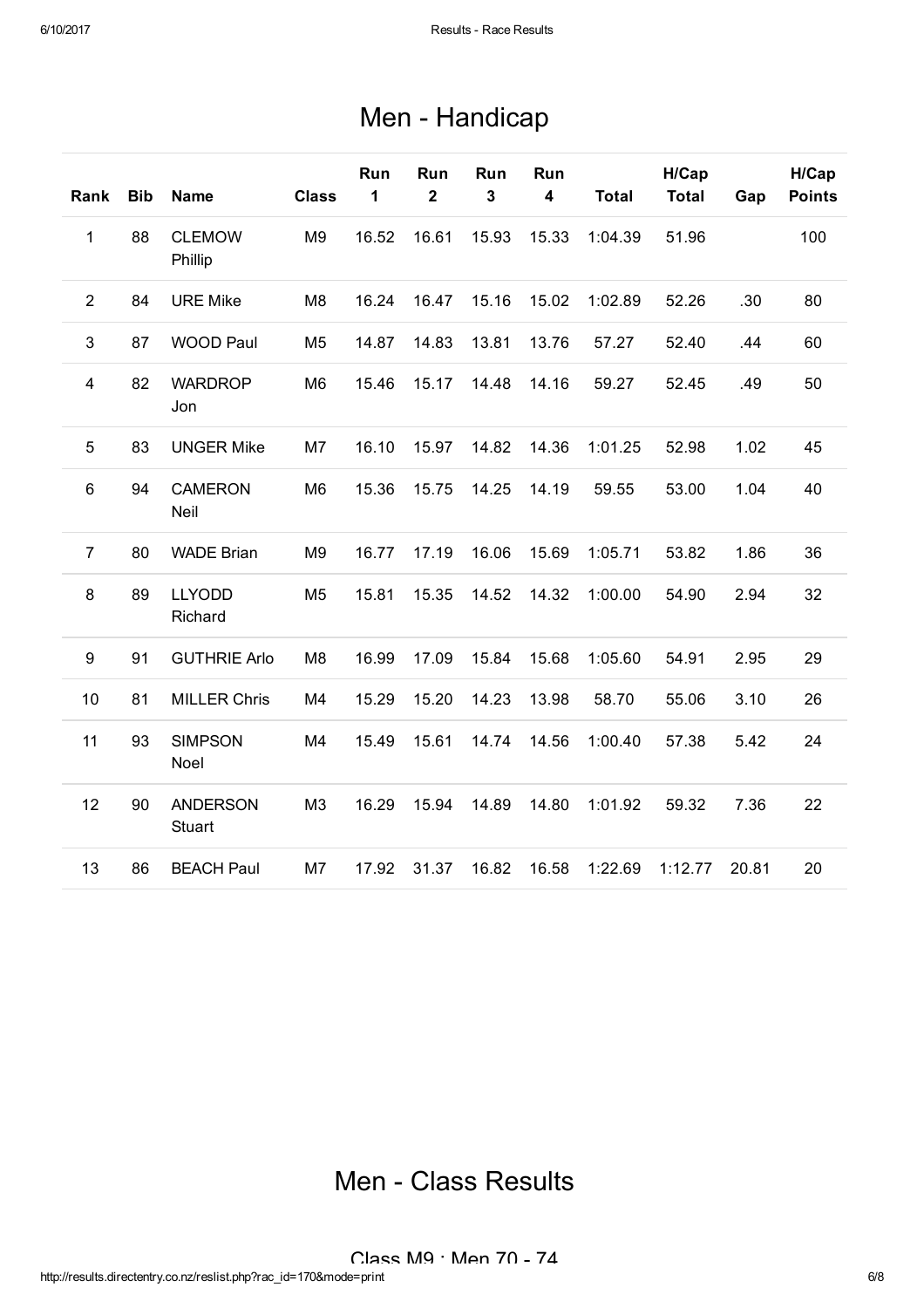|  | Rank Bib Name                                       |  |  | Run 1 Run 2 Run 3 Run 4 Total Gap |  |
|--|-----------------------------------------------------|--|--|-----------------------------------|--|
|  | 1 88 CLEMOW Phillip 16.52 16.61 15.93 15.33 1:04.39 |  |  |                                   |  |
|  | 2 80 WADE Brian                                     |  |  |                                   |  |

Class M8 : Men 65 - 69

|  | Rank Bib Name |  |  | Run 1 Run 2 Run 3 Run 4 Total | Gap |
|--|---------------|--|--|-------------------------------|-----|
|  |               |  |  |                               |     |
|  |               |  |  |                               |     |

Class M7 : Men 60 - 64

|  | Rank Bib Name                                       | Run 1 Run 2 Run 3 Run 4 Total |  | Gap |
|--|-----------------------------------------------------|-------------------------------|--|-----|
|  | 1 83 UNGER Mike 16.10 15.97 14.82 14.36 1:01.25     |                               |  |     |
|  | 86 BEACH Paul 17.92 31.37 16.82 16.58 1:22.69 21.44 |                               |  |     |

Class M6 : Men 55 - 59

|  | Rank Bib Name                                     | Run 1 Run 2 Run 3 Run 4 Total Gap |  |  |
|--|---------------------------------------------------|-----------------------------------|--|--|
|  | 1 82 WARDROP Jon 15.46 15.17 14.48 14.16 59.27    |                                   |  |  |
|  | 94 CAMERON Neil 15.36 15.75 14.25 14.19 59.55 .28 |                                   |  |  |

Class M5 : Men 50 - 54

|  | Rank Bib Name  |  | Run 1 Run 2 Run 3 Run 4 Total Gap |  |
|--|----------------|--|-----------------------------------|--|
|  | 1 87 WOOD Paul |  | 14.87  14.83  13.81  13.76  57.27 |  |

#### Class M5 : Men 50 - 54

|  | Rank Bib Name                                                |  |  | Run 1 Run 2 Run 3 Run 4 Total Gap |  |
|--|--------------------------------------------------------------|--|--|-----------------------------------|--|
|  | 89 LLYODD Richard  15.81  15.35  14.52  14.32  1:00.00  2.73 |  |  |                                   |  |